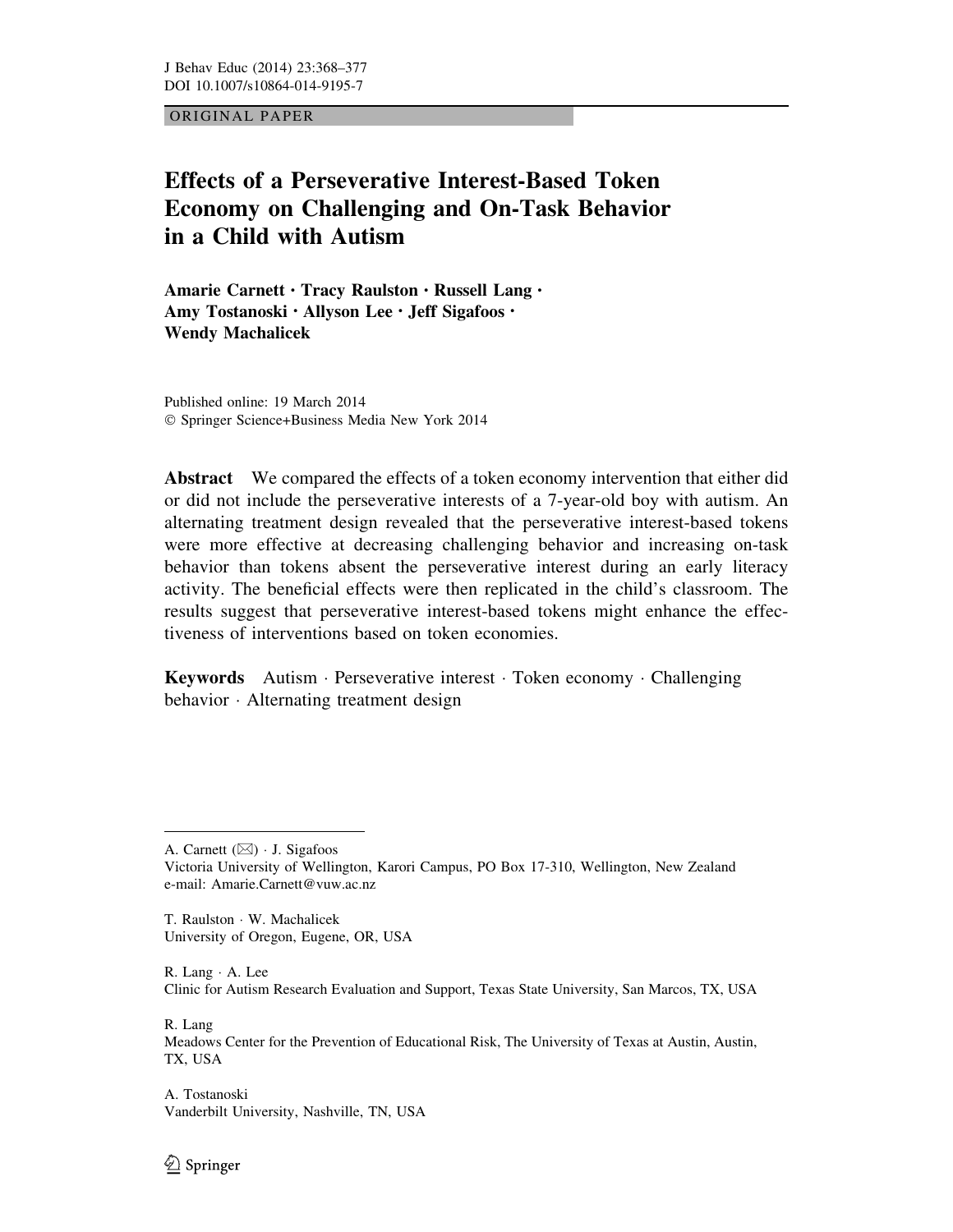# Introduction

Token economy interventions involve delivering small tangibles (e.g., tokens) contingent on the presence or absence of target behaviors and then providing an opportunity to exchange a preset number of these tokens for backup reinforcers. Previous research has demonstrated that behaviors can be established, decreased, and/or maintained using token economy systems (Hackenberg 2009; Matson and Boisjoli 2009). Research has also investigated several variations of this intervention including the use of a response cost (i.e., losing tokens for inappropriate behavior), pairing tokens with praise, and delivering tokens on a variety of intermittent reinforcement schedules. These variables have been shown to influence the effectiveness of token economy interventions in some cases (Maggin et al. 2011; Matson and Boisjoli 2009; Mottram and Berger-Gross 2004).

One aspect of the token economy that has received relatively little attention is the token itself. Traditionally, tokens are considered to be neutral stimuli (e.g., tickets) that gain reinforcing power by being paired with the backup reinforcers. Charlop-Christy and Haymes (1998) investigated the effectiveness of incorporating the idiosyncratic perseverative interests of children with autism within tokens in an effort to increase the reinforcing power of the token. Charlop-Christy and Haymes (1998) defined such intense interests as preoccupations or obsessions that an individual continually seeks. Results from that study indicated that making use of tokens that reflected the child's perseverative interests (e.g., using a small picture of a train as a token for a child who had a perseverative interest in trains) improved intervention outcomes. To date, this appears to be the only study to have demonstrated the potential value of individualizing tokens based on a child's perseverative interest.

The purpose of this current study was to replicate and extend the work of Charlop-Christy and Haymes (1998). Specifically, we compared the effects of a token economy intervention that either did or did not make use of tokens that reflected a child's perseverative interest. We examined the effects of this manipulation on the challenging and on-task behavior of a 7-year-old boy with autism during an early literacy activity in a public school special education classroom and an inclusion classroom.

# Method

## Participant, Setting, and Materials

Troy was a 7-year-old boy who had been diagnosed with autism. He resided at home with his father, mother, and three older siblings and attended a local public school. He scored a 31 on the Childhood Autism Rating Scale (CARS; Schopler et al. 1980), which is indicative of mild-moderate autistic symptoms, and a 99 on the Behavior Assessment System for Children-II, which indicates an overall clinically significant range (BASC-II; Reynolds and Kamphaus 2004). Troy spent the majority of his school day in a special education life skills classroom with four to eight other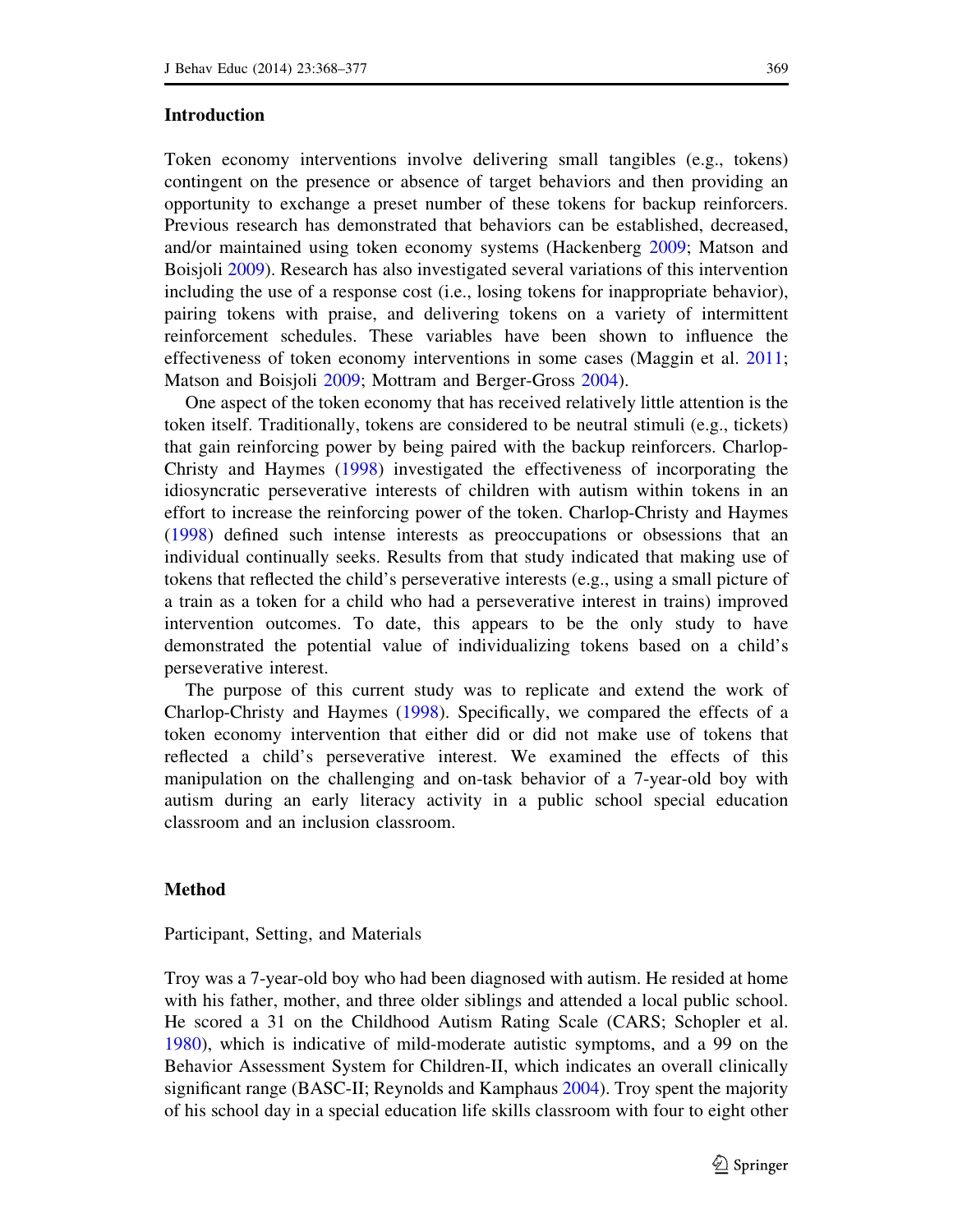children with developmental disabilities, a special education teacher, and a teaching assistant. Troy's individualized education plan (IEP) called for him to spend 1 h of his school day included in activities with students without disabilities. However, Troy's challenging behavior (i.e., screaming, falling, and/or lying on the floor) occurred too frequently to be acceptable in an inclusion classroom (i.e., a classroom with a combination of students with and without disability).

The Questions About Behavior Function (QABF) Scale (Matson et al. 2012) suggested that Troy's challenging behavior was maintained by escape from demands. As a result, the inclusion time specified in his IEP was met by nonacademic activities with fewer demands (e.g., lunch, recess). Troy's school counselor referred him to this study in an effort to identify a strategy that could be used to increase Troy's inclusion during academic instruction in the general education classroom. Additionally, Troy had previous experience in using a traditional token economy within a discrete-trial format, and thus did not require additional training to use the token economy system for this study.

The baseline and intervention sessions were conducted in Troy's life skills classroom and in his inclusion classroom. A video camera on a tripod was used to record the participant and the researcher during all sessions. The inclusion classroom included one teacher, 14 students without disabilities, two students with learning disabilities who spent 100 % of their time in that classroom, and two students with developmental disabilities who divided their time between the inclusion and life skills classrooms. Both classrooms had a regularly scheduled early literacy activity, which lasted 10–12 min and occurred three or four times per week. During the activity, the teacher sat in a chair and read a story to the children as they sat on the carpet with a teacher assistant and researcher observing. The children were expected to sit quietly, look at the teacher or book, listen, and answer occasional reading comprehension questions.

# Response Measurement and Interobserver Agreement

Data were collected on Troy's challenging behavior and on-task behavior. Challenging behavior was defined as screaming (i.e., loud vocalizations lasting 3 s or more that were considered disruptive in the classroom), falling, and/or lying on the ground (i.e., collapsing head and body to the ground). Screaming and falling often occurred in tandem, and the QABF suggested both were maintained by escape from demands, so these two topographies, whether they occurred alone or in combination, were recorded as challenging behavior. On-task behavior was defined as sitting with buttocks on the ground, head oriented toward the teacher, and having an absence of challenging behavior. Challenging behavior was scored using 10-s partial interval recording, and on-task behavior was scored using 10-s wholeinterval recording (Kennedy 2005). The on-task behaviors were selected due to their incompatibility with Troy's challenging behavior; thus, challenging behavior and on-task behavior could not be scored in the same interval. Interval data were converted to a percentage by dividing the number of intervals with each dependent variable by the total number of intervals, then multiplying by 100 to convert into a percentage.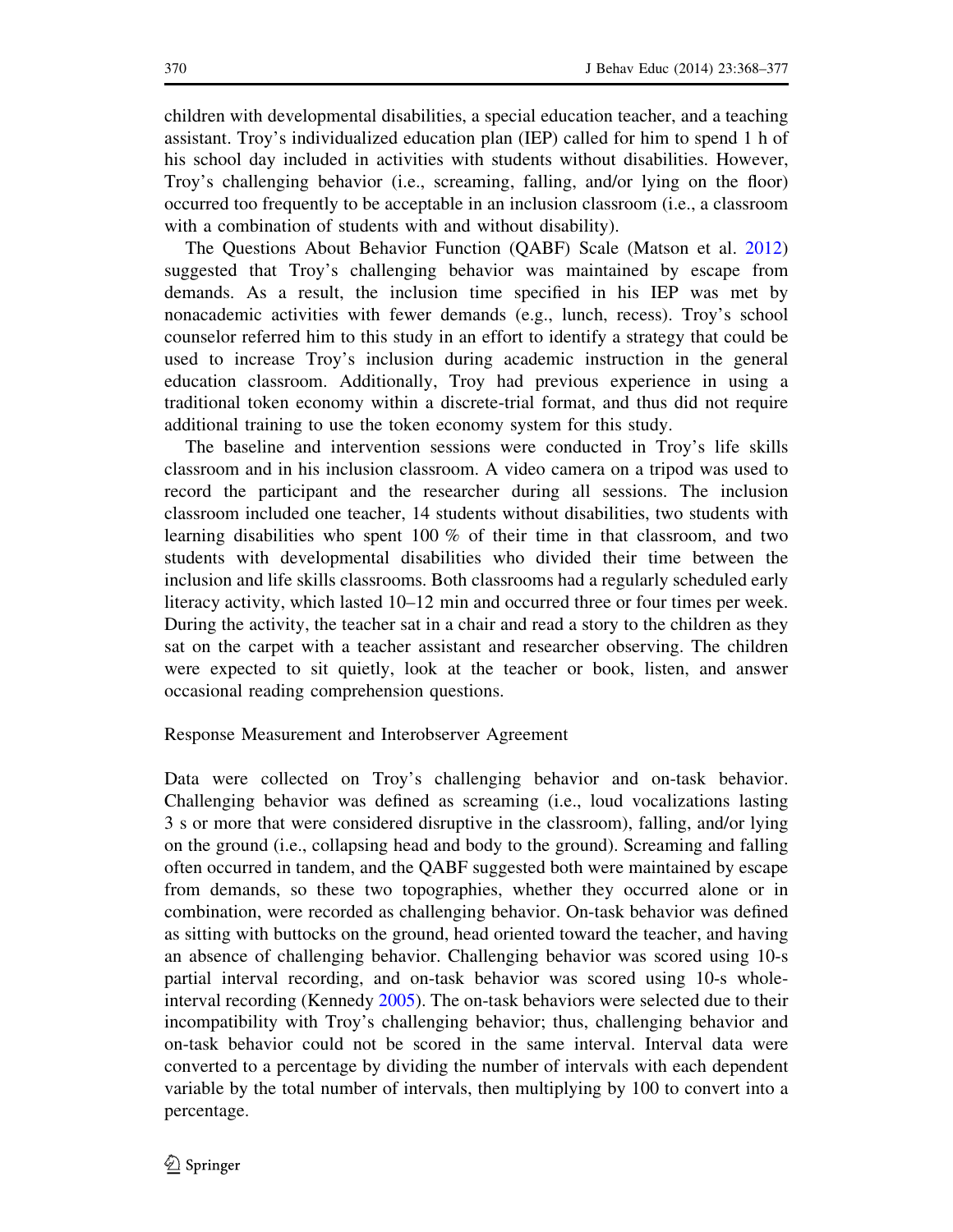Data on interobserver agreement (IOA) were collected from videos for both dependent variables during 30 % of the baseline and intervention sessions by two trained independent coders. IOA was calculated by dividing the number of intervals with agreement (i.e., both data collectors scored the presence or absence of challenging behavior/on-task behavior for the interval) by the total number of intervals (i.e., agreements plus disagreements), then multiplying by 100 to convert into a percentage. Mean agreement for both dependent variables was 98.5 % (range  $95-100 \%$ ).

Treatment integrity was assessed for 30 % of the sessions. A procedural checklist of intervention procedures (available upon request) was used to record the accuracy of intervention implementation. The mean of treatment integrity was 96.9 % (range  $84.6 - 100\%$ ).

## Procedure

## Research Design

The two token economy interventions (i.e., with and without embedded perseverative interests) were compared using alternating treatments with an initial baseline design (Gast 2010). The alternating treatments phase was conducted in the life skills classroom, and the intervention was implemented by the researcher. Generalization from the life skills classroom to the inclusion classroom was assessed by conducting a probe in the inclusion classroom during baseline and by adding a third phase, besttreatment phase, in which the intervention associated with less challenging behavior and more on-task behavior was implemented in the inclusion classroom (Gast 2010). Across all phases of the study, the following conditions were held constant: (a) session duration (10 min), (b) time of day when sessions were conducted, (c) the types of backup reinforcers that were available, (d) the number and timing of opportunities to exchange tokens for the backup reinforcers, and (e) the reading level of the stories. During the intervention and generalization phases, the reading activity was led by the classroom teacher. A teaching assistant was also present, and the researcher implemented the intervention.

## Baseline

Four of the five baseline sessions were conducted in the life skills classroom. Due to high rates of challenging behavior, only one baseline session was conducted in the inclusion classroom. The duration of the reading activity was always between 10 and 12 min. To keep session duration constant, data were recorded during the first 10 min only. During baseline, all teachers and assistants were told to conduct the reading activity as they would normally. During baseline, the teachers in both classrooms verbally prompted on-task behavior (e.g., ''Troy, please be quiet and sit up.''), provided praise contingent upon on-task behavior, and occasionally ignored challenging behavior or delivered a mild reprimand (e.g., ''Troy, stop that.''). However, none of these components were consistently implemented, and despite this effort, the participant's challenging behavior had persisted for over 6 months.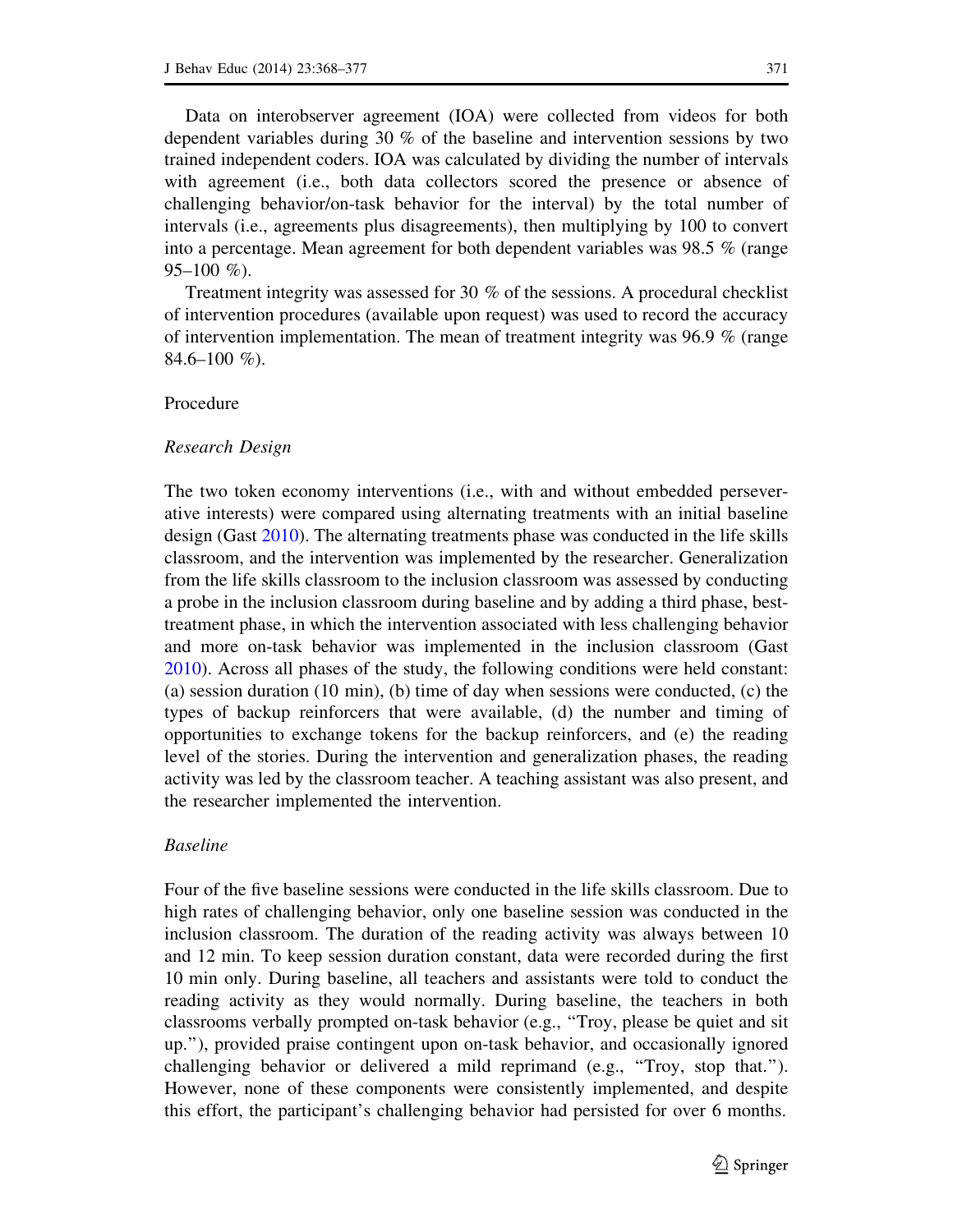# Preference and Backup Reinforcers

Backup reinforcers were selected by first asking Troy's teachers to identify potential reinforcers that would be appropriate in their classrooms. The teachers suggested small edibles (e.g., bite-sized candy or cracker) because they were inexpensive and could be consumed quickly without causing distraction. A pairwise preference assessment was then conducted to identify preference of bite-sized edibles (Fisher et al. 1992). Prior to each session, Troy selected a backup reinforcer from his top three preferences (i.e., M&M, fruit snack, and chip). The researcher reviewed ontask behaviors with Troy using a visual support that included pictures and words of targeted on-task behaviors (i.e., sitting down, staying quiet, and looking at the teacher) prior to the start of all sessions. The visual support remained present and was used to redirect challenging behavior if it occurred, at the end of each 20-s interval (i.e., the researcher pointed to the picture that represented the desired behavior instead of delivering a token) throughout each session.

# Token Economy without Perseverative Interest

The token economy system that did not include Troy's perseverative interest used pennies with a small patch of Velcro" on the back that could be fastened to a token board. Penny tokens were delivered by the researcher sitting near Troy, contingent on 20-s of consecutive on-task behavior. A maximum of 30 tokens per 10 min session could be earned. Backup reinforcers (i.e., bite-sized candy) could be obtained for every 10 tokens earned, and an opportunity to exchange was presented within sessions at each moment in which Troy had earned 10 tokens. For data collection purposes, the exchanges were coded as on-task behavior. The token board included circles drawn in groups of 10 as a visual representation of the number of tokens needed to earn a backup reinforcer. Upon earning a token for targeted ontask behaviors, Troy was handed a token to place on the board (also coded as ontask).

# Token Economy with Perseverative Interests

The token economy system used in this condition differed from the previously described condition in that the pennies and token board were replaced by tokens and a board related to Troy's perseverative interest in jigsaw puzzles. Specifically, the tokens were small foam puzzle pieces, and the token board was a thin cardstock frame into which the pieces fit. This token board mirrored the traditional token economy, in that it included 10 outlined locations for each puzzle piece. The same procedures, response requirements, exchange rate, and backup reinforcers were used in both token economy conditions (i.e., with and without perseverative interests). Troy's perseverative interest in puzzles was determined by interviews with teachers and a free operant preference assessment, in which a puzzle was made available alongside other toys and activity options (Roane et al. 1998). All of Troy's teachers agreed that he perseverated on a specific puzzle, and he devoted 100  $\%$  of his time in the free operant preference assessment touching, holding, and manipulating the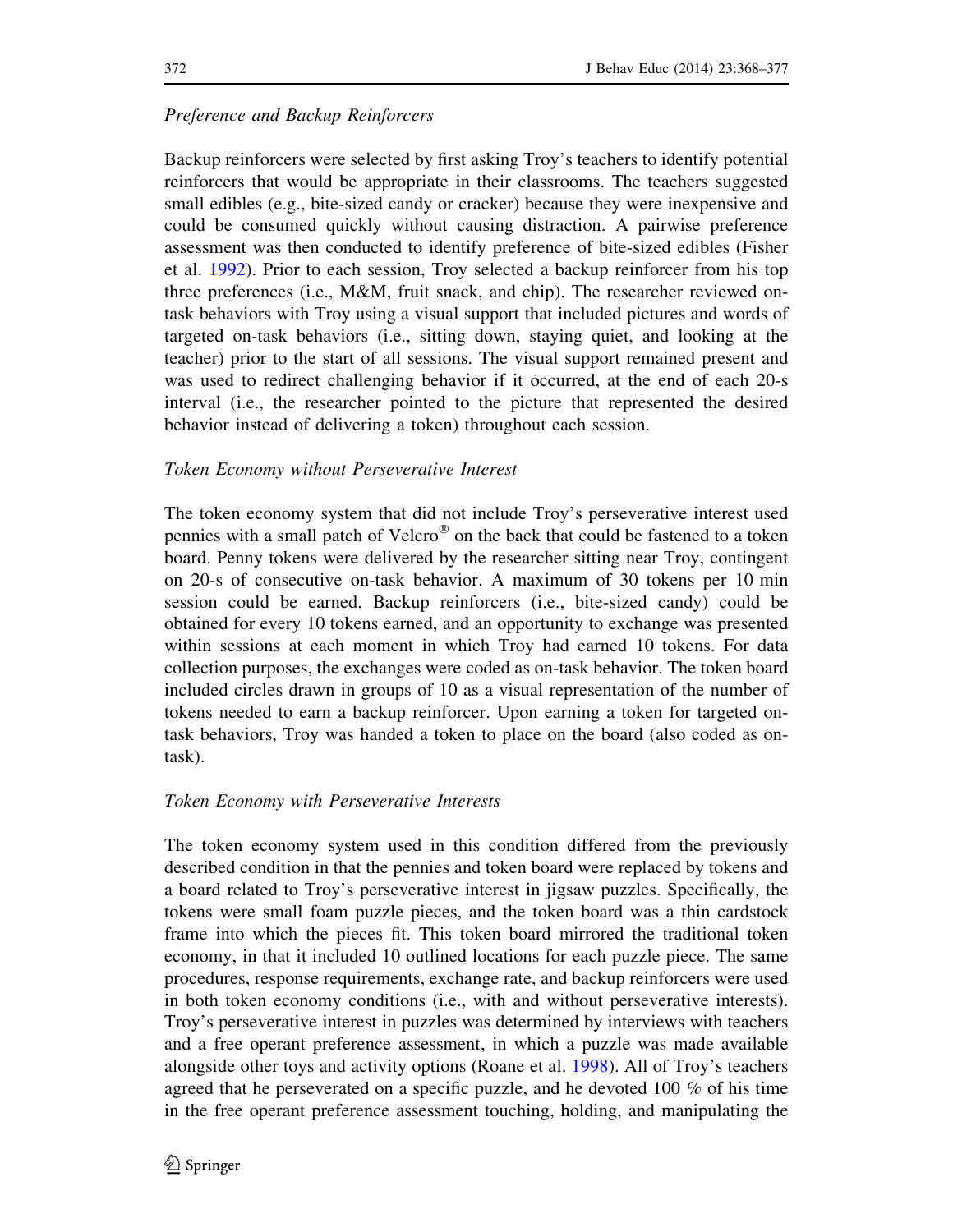puzzle pieces. Further, Troy always selected this specific puzzle when other puzzles were available.

# Generalization

Troy's behavior during the group reading activity in the inclusion classroom was measured in one baseline session using the same procedures as the other four baseline sessions conducted in the life skills classroom. In the final best-treatment phase of the study, three sessions were conducted in the inclusion classroom using the perseverative interest token economy system.

#### Results

The top panel of Fig. 1 displays the percentage of intervals during which Troy engaged in on-task behavior during the entire 10-s interval. During baseline, Troy was on-task in the life skills classroom for a mean of 11 % of the intervals (range 8–18 %). In the inclusion classroom, he was on-task during 13 % of the intervals. During the alternating treatment phase, both token economy interventions resulted in an increase in on-task behavior relative to baseline. However, Troy was on-task more often during the perseverative interest token economy condition  $(M = 59.7\%$ , range 48–70%) than in the token economy condition that did not involve tokens reflecting his perseverative interest  $(M = 45\%$ , range 32–55%). The increase in on-task behavior in the perseverative interest condition was then replicated during the final best-treatment phase in the inclusion classroom  $(M = 64 \%$ , range 52–72 %).

The bottom panel of Fig. 1 displays the percentage of 10-s interval during which at least one instance of challenging behavior occurred. During baseline conditions in the life skills classroom, challenging behavior occurred during a mean of 89 % of intervals (range 82–92 %) and in 87 % of intervals in the inclusion classroom. Challenging behavior decreased from baseline levels in both token economy conditions; however, a lower percentage of intervals had challenging behavior in the perseverative interest condition ( $M = 40\%$ , range 30–52 %) compared with the condition where the token did not coincide with Troy's perseverative interests  $(M = 55\%$ , range 45–68%). The reduction in challenging behavior in the perseverative interest condition in the life skills classroom was replicated during the final best-treatment phase in the inclusion classroom ( $M = 36\%$ , range 28–48 %).

## **Discussion**

The results of this study replicate previous research demonstrating the utility of token economy interventions for children with autism (Matson and Boisjoli 2009) because both token economy interventions (i.e., with and without the perseverative interest) resulted in decreased challenging behavior and increased on-task behavior. Further, the superiority of the condition involving tokens reflecting Troy's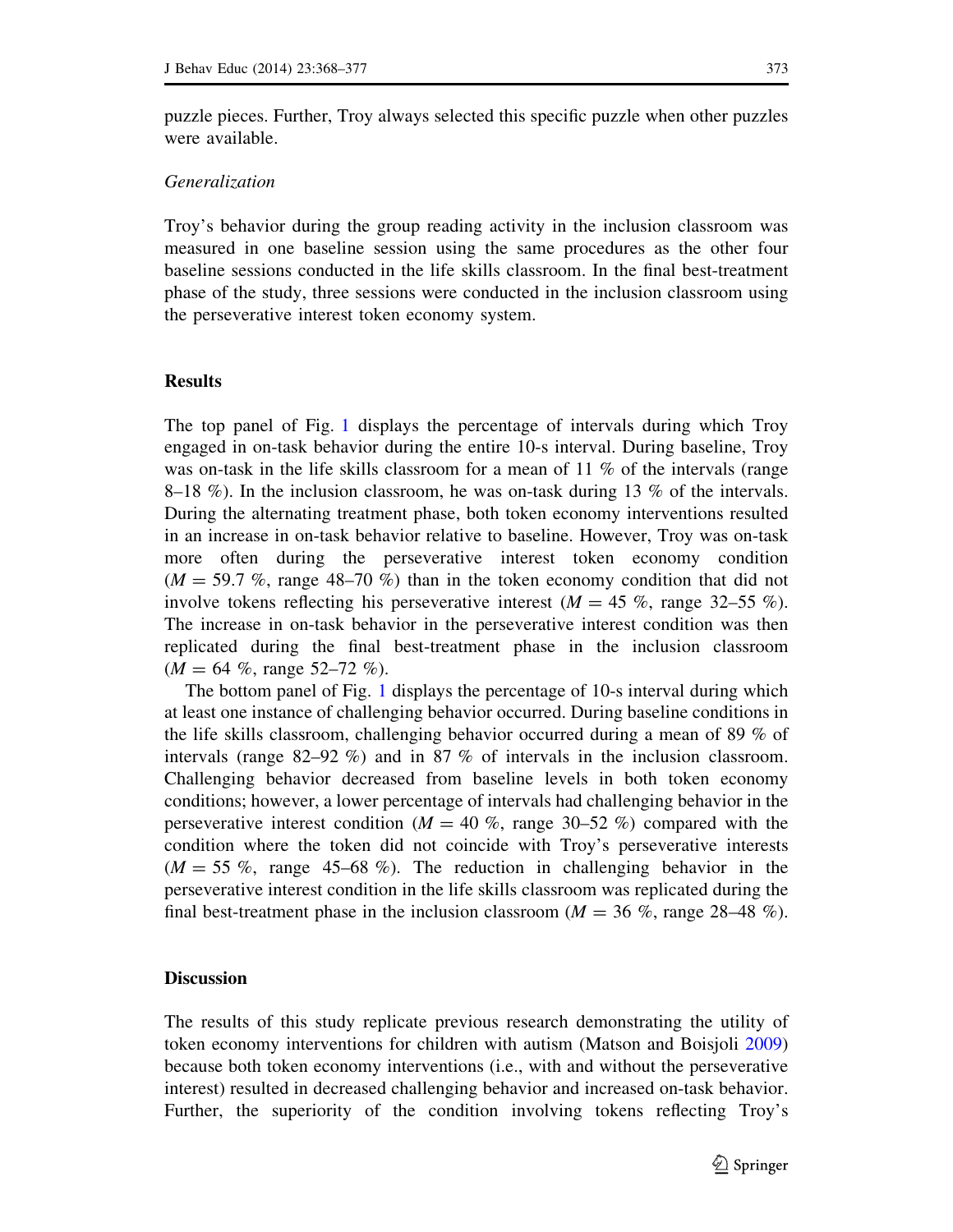

Fig. 1 The top panel displays the percentage of 10-s whole interval during which Troy was on-task, and the bottom panel displays the percentage of 10-s partial interval during which Troy engaged in challenging behavior. The *closed circles* represent baseline in the life skills classroom, *triangles* represent the inclusion classroom, *open diamonds* represent the token economy without the perseverative interest (PI), and closed squares represent the token economy with the PI

perseverative interest is consistent with the findings of Charlop-Christy and Haymes (1998). Finally, these data extend previous research by demonstrating the benefit of interest-based tokens in a special education classroom with generalization to an inclusion classroom.

The perseverative interests inherent to an autism spectrum disorder (ASD) diagnosis often impede appropriate classroom behavior and learning (e.g., Rispoli et al. 2011; Lang et al. 2010) and can be associated with serious challenging behavior (e.g., Hausman et al. 2009; Matson et al. 2009). Thus, interventions have primarily sought to address challenging behavior associated with such restricted and repetitive behaviors and interests (RRBI) with antecedent manipulations to enrich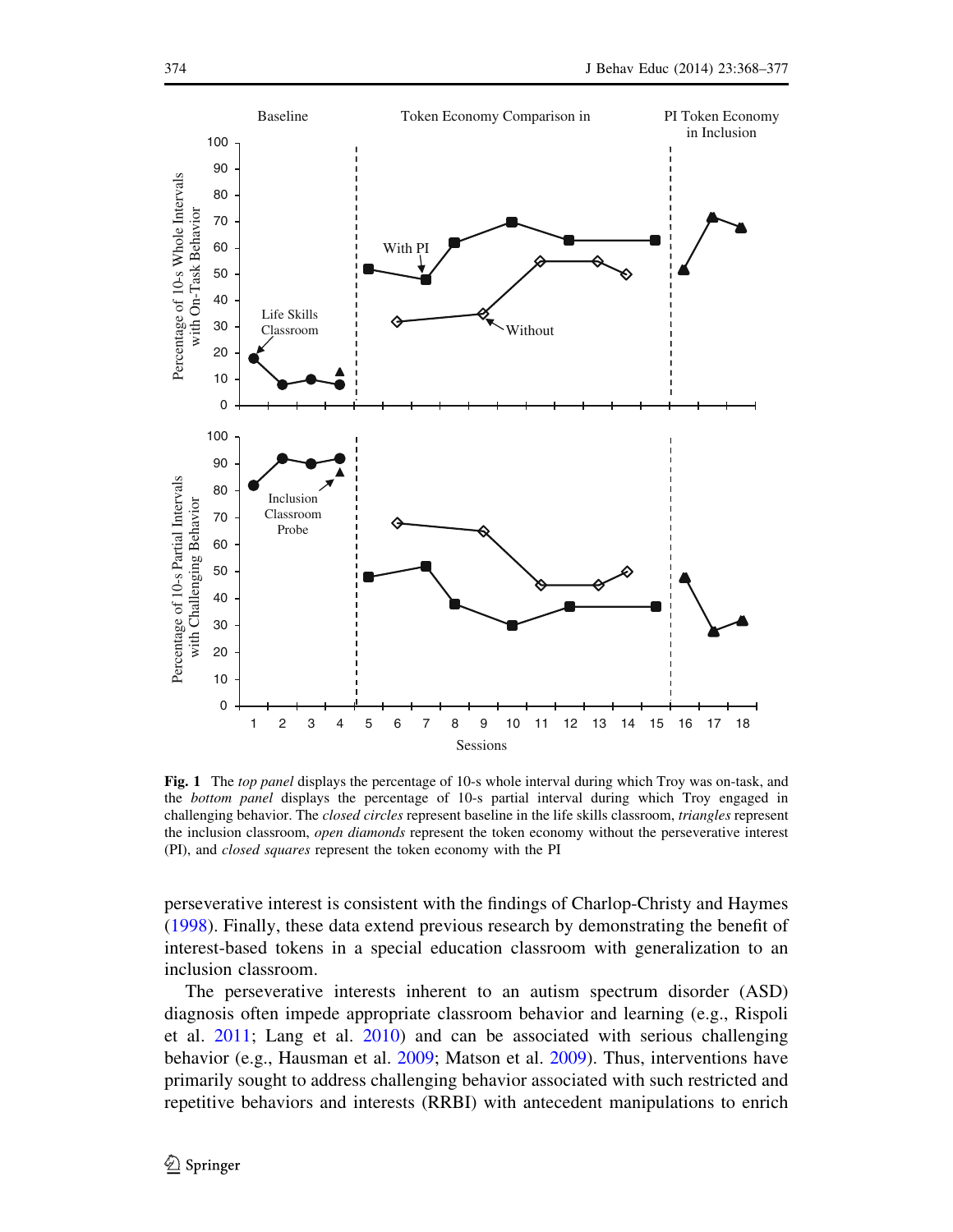the environment and prevent challenging behaviors, and consequence-based interventions that involve interrupting the repetitive behavior (see Boyd et al. 2012 for a recent review). However, other researchers have demonstrated the utility of capitalizing on perseverate interests by incorporating them into the intervention procedures or making access to RRBI contingent on targeted appropriate behavior or the absence of target challenging behavior (Baker et al. 1998; Charlop-Christy and Haymes 1996, 1998; Vismara and Lyons 2011). This study, considered in tandem with Charlop-Christy and Haymes (1998), suggests idiosyncratic perseverative interests can be utilized to improve intervention efficiency and effectiveness. The putative mechanism of action responsible for the enhanced effectiveness is likely the increased reinforcing value of the token itself. Compared with the use of neutral stimuli as tokens, the reinforcement from perseverative interest-based tokens may be more immediate, and thus more efficient, than relying only on the reinforcing power of the backup edibles that were available only after a number of tokens had been earned and exchanged. Although Troy was always willing to exchange 10 tokens for the backup reinforcers, it is possible that some children may value the perseverative interest-based tokens more than backup reinforcers. In such cases, challenging behavior maintained by continued access to preferred tangibles might be occasioned when the child is asked to exchange the high preferred token for a less preferred item. Practitioners using this approach are therefore cautioned to consider the reinforcing value of the perseverative interest token relative to the backup reinforcers. If challenging behavior is observed during the exchange, it may be preferable to use neutral stimuli as tokens or to merely use the preservative interest tokens alone without additional backup reinforcers. As part of a larger effort to better incorporate the characteristics of children with autism into intervention approaches with the goal of improving educational outcomes, future research designed to elucidate and then potentially address such a limitation remains warranted.

These findings buttress the evidence supporting the use of token economy systems with this population and align with the perspective that circumscribed interests can be a unique strength of individuals with high-functioning ASD (Mercier et al. 2000). Nevertheless, when children with ASD perseverate to the exclusion of other activities, such RRBIs significantly restrict their social and learning opportunities (Pierce and Courchesne 2001; Koegel et al. 1974; Lovaas et al. 1971). Research could continue to investigate the effects of embedding perseverative interests into other interventions, such as video modeling. However, it is possible that the use of perseverative interests in this way may inadvertently lead to a counterproductive increase in fascination with the perseverative interest. Although we are not aware of this issue having been reported in previous research, it would seem a plausible potential limitation that should be investigated as research in this area continues.

The results of this current study should be considered in light of a few limitations. First, we selected an alternating treatment design because teachers expressed concern regarding a reversal to baseline conditions. Although this design facilitated implementation in an applied setting, the lack of a reversal phase introduced the potential of carryover effects. Second, to identify Troy's perseverative interest, we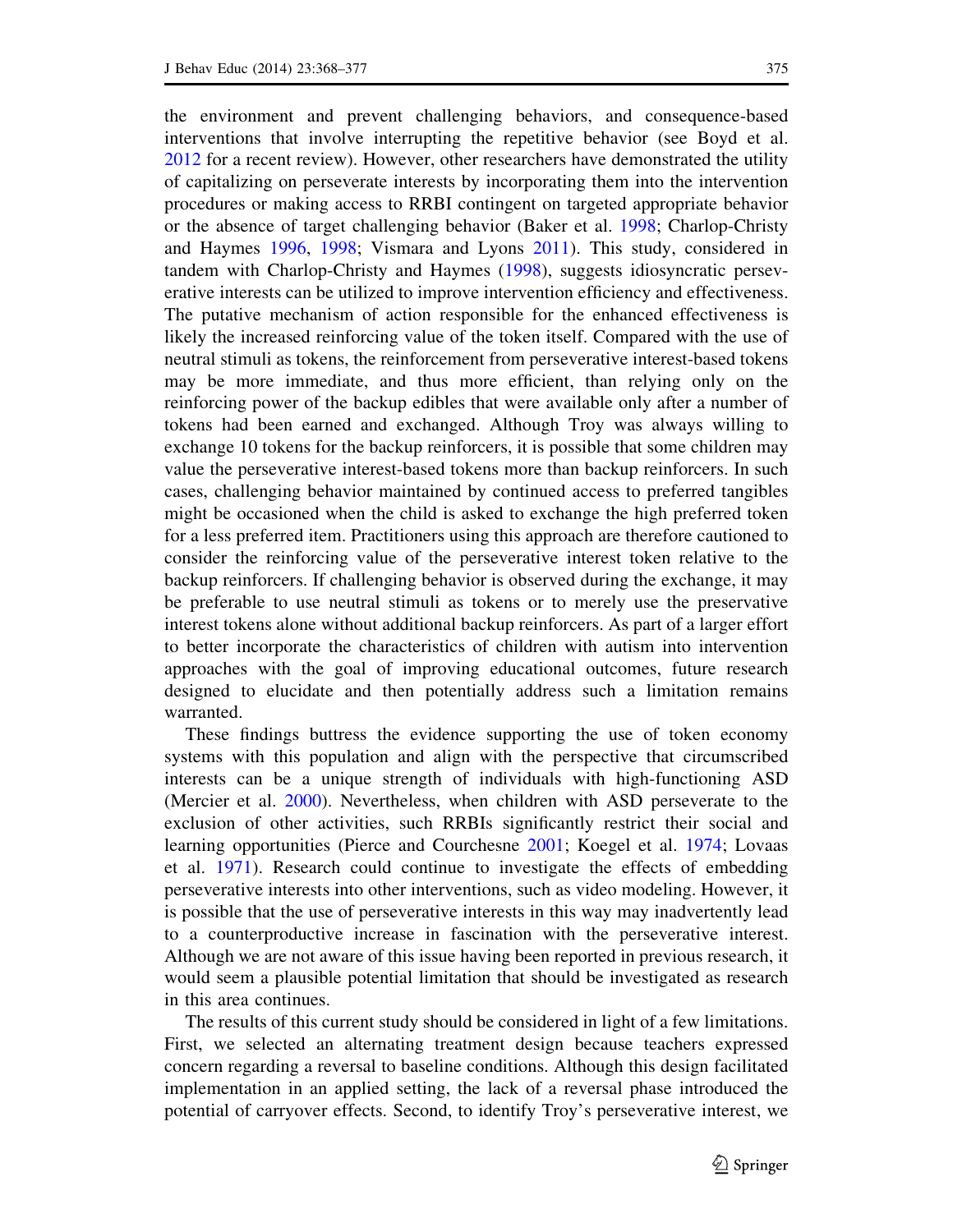utilized teacher reports and a free operant preference assessment, which did not capture a hierarchy of reinforcers (Roane et al. 1998). Further, there is not a wellestablished procedure for distinguishing between high preferred stimuli and the level of fascination indicative of a true perseverative interest, and our assertion that puzzles were indeed a perseverative interest should be considered with caution. It is possible that puzzles were merely highly preferred. Future research should further investigate reinforcement hierarchies to determine more precise ways of identifying perseverative interests. Third, the visual cues utilized to prompt on-task behavior and redirect challenging behavior, although held constant in all intervention and generalization sessions, were not evaluated as a separate intervention component. Thus, we are uncertain to what degree they may have contributed to the effects on the dependent variables. Finally, because on-task behavior increased and challenging behavior decreased with the use of both token systems, assessing the value of the perseverative interest token proved difficult. It is possible that the effectiveness of both systems might approach equivalence over time if challenging behavior continued to decrease. Thus, future research should investigate the effects of extended use of the two systems, as well as the effects of systematic fading procedures of the embedded token system.

## References

- Baker, M. J., Koegel, R. L., & Koegel, L. K. (1998). Increasing the social behavior of young children with autism using their obsessive behaviors. The Journal of the Association for Persons with Severe Handicaps, 23, 300–308. doi:10.2511/rpsd.23.4.300.
- Boyd, B. A., McDonough, S. G., & Bodfish, J. W. (2012). Evidence-based behavioral interventions for repetitive behaviors in autism. Journal of Autism and Developmental Disorders, 42, 1236–1248. doi:10.1007/s10803-011-1284-z.
- Charlop-Christy, M. H., & Haymes, L. K. (1996). Using obsessions as reinforcers with and without mild reductive procedures to decrease inappropriate behaviors of children with autism. Journal of Autism and Developmental Disorders, 26, 527–545.
- Charlop-Christy, M. H., & Haymes, L. K. (1998). Using objects of obsession as token reinforcers for children with autism. Journal of Autism and Developmental Disorders, 28, 189–198. doi:10.1023/A: 1026061220171.
- Fisher, W. W., Piazza, C. C., Bowman, L. G., Hagopian, L. P., Owens, J. C., & Slevin, I. (1992). A comparison of two approaches for identifying reinforcers for persons with severe and profound disabilities. Journal of Applied Behavior Analysis, 25, 491–498. doi:10.1901/jaba.1992.25-491.
- Gast, D. L. (2010). Single subject research methodology in behavioral sciences. New York: Routledge.
- Hackenberg, T. D. (2009). Token reinforcement: A review and analysis. *Journal of the Experimental* Analysis of Behavior, 91, 257–286. doi:10.1901/jeab.2009.91-257.
- Hausman, N., Kahng, S., Farrell, E., & Mongeon, C. (2009). Idiosyncratic functions: Severe problem behavior maintained by access to ritualistic behaviors. Education and Treatment of Children, 32, 77–87.
- Kennedy, C. (2005). Single-case designs for educational research. Boston: Pearson Education Inc.
- Koegel, R. L., Firestone, P. B., Kramme, K. W., & Dunlap, G. (1974). Increasing spontaneous play by suppressing self-stimulation in autistic children. Journal of Applied Behavior Analysis, 7, 521–528.
- Lang, R., Regester, A., Rispoli, M., & Camargo, S. H. (2010). Rehabilitation issues for children with autism spectrum disorders. Developmental Neurorehabilitation, 13, 153–155.
- Lovaas, O. I., Schreibman, L., Koegel, R., & Rehm, R. (1971). Selective responding by autistic children to multiple sensory input. Journal of Abnormal Psychology, 77(3), 211–222.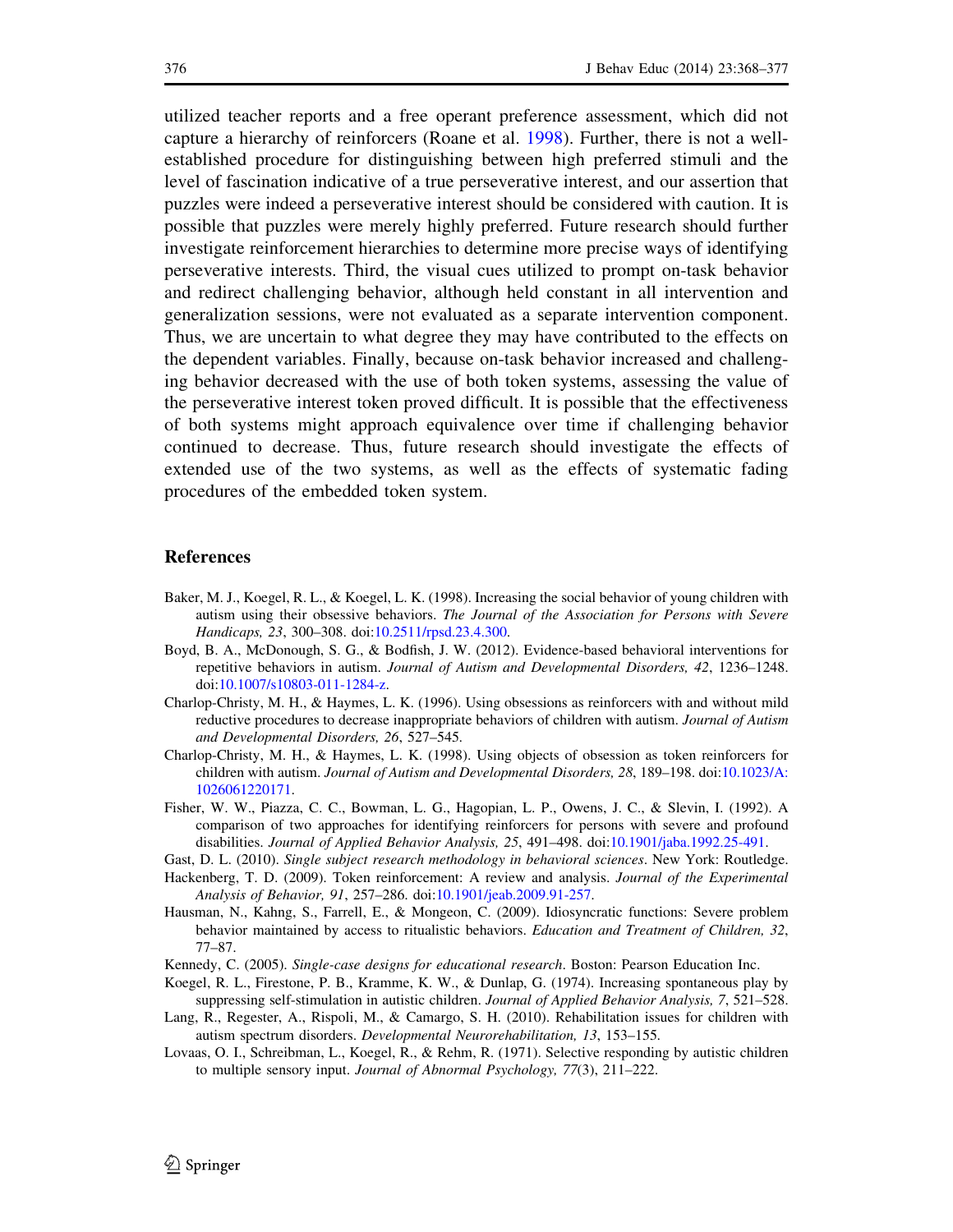- Maggin, D. M., Chafouleas, S. M., Goddard, K. M., & Johnson, A. H. (2011). A systematic evaluation of token economies as a classroom management tool for students with challenging behavior. Journal of School Psychology, 49, 529–554. doi:10.1016/j.jsp.2011.05.001.
- Matson, J. L., & Boisjoli, J. A. (2009). The token economy for children with intellectual disability and/or autism: A review. Research in Developmental Disabilities, 30, 240–248. doi:10.1016/j.ridd.2008.04. 001.
- Matson, J. L., Dempsey, T., & Fodstad, J. C. (2009). Stereotypies and repetitive/restrictive behaviours in infants with autism and pervasive developmental disorder. Developmental Neurorehabilitation, 12, 122–127.
- Matson, J. L., Tureck, K., & Rieske, R. (2012). The questions about behavioral function (QABF): Current status as a method of functional assessment. Research in Developmental Disabilities, 33, 630–634. doi:10.1016/j.ridd.2011.11.006.
- Mercier, C., Mottron, L., & Belleville, S. (2000). A psychosocial study on restricted interests in highfunctioning persons with pervasive developmental disorders. Autism, 4(4), 29–46.
- Mottram, L., & Berger-Gross, P. (2004). An intervention to reduce disruptive behaviours in children with brain injury. Developmental Neurorehabilitation, 7, 133–143.
- Pierce, K., & Courchesne, E. (2001). Evidence for a cerebellar role in reduced exploration and stereotyped behavior in autism. Biological Psychiatry, 49, 655–664.
- Reynolds, C. R., & Kamphaus, R. W. (2004). BASC-II: Behavior assessment system for children (2nd ed.). Bloomington, MN: Pearson Assessments.
- Rispoli, M. J., O'Reilly, M. F., Lang, R., Machalicek, W., Davis, T., Lancioni, G., et al. (2011). Effects of motivating operations on aberrant behavior and academic engagement for two students with autism. Journal of Applied Behavior Analysis, 44, 187–192.
- Roane, H. S., Vollmer, T. R., Ringdahl, J. E., & Marcus, B. A. (1998). Evaluation of a brief stimulus preference assessment. Journal of Applied Behavior Analysis, 31, 605–620. doi:10.1901/jaba.1998. 31-605.
- Schopler, E., Reichler, R. J., Devellis, R. F., & Daly, K. (1980). Toward an objective classification of childhood autism: Childhood autism rating scale (CARS). Journal of Autism and Developmental Disabilities, 10, 91–103. doi:10.1007/BF02408436.
- Vismara, L. A., & Lyons, G. L. (2011). Using perseverative interest to elicit joint attention behaviors in young children with autism: Theoretical and clinical implications for understanding motivation. Journal of Positive Behavioral Interventions, 9(4), 214–228. doi:10.1177/10983007070090040401.